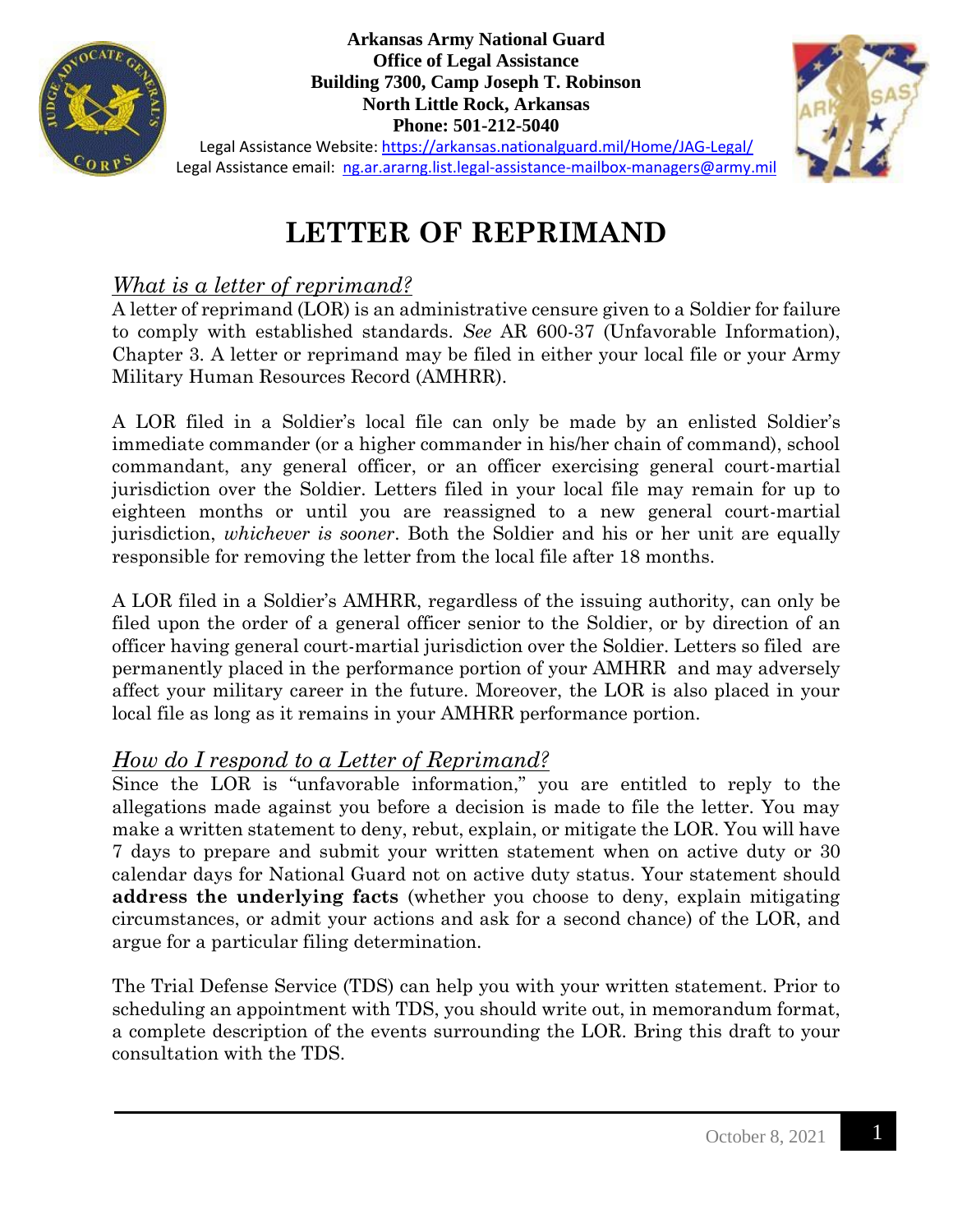# *What can be included in the rebuttal?*

Virtually anything may be attached to support your rebuttal. Witness statements (preferably sworn) should be included if possible. Also consider enclosing copies of favorable ratings, letters attesting to your character, and awards. The TDS will assist you in editing and refining your statement. After the final statement is complete, turn it in to the officer who initiated the LOR in a sealed envelope or folder. Make sure you keep a copy for your records. If you need more time to prepare a rebuttal, you may request an extension.

### *Can I appeal a letter of reprimand filed in my MPRJ/local file?*

There is no formal process for removing a LOR from your MPRJ/local file. However, at any time, you may request its removal by the commander who ordered the filing. Your appeal should be in memorandum format and should include any supporting documentation. Also, remember that an LOR filed in your local file may only remain for a maximum of eighteen months or until you are reassigned to a new general courtmartial jurisdiction, whichever is sooner. *See* AR 600-37, para 3-5 (*e*).

#### *How do I get a letter of reprimand removed from my AMHRR?*

You can file a request with the Department of the Army Suitability and Evaluation Board (DASEB) to remove a LOR from your AMHRR or to transfer the LOR from the performance portion to the restricted portion of the AMHRR. Once a LOR is filed in your AMHRR, it is presumed to be administratively correct. Therefore,, you bear the burden of providing clear and convincing evidence that the allegations are untrue or unjust, in whole or in part, and warrant removal. Appeals that merely allege an injustice or error without supporting evidence are not acceptable and will not be considered.

Appeals are normally restricted to grades E6 and above, officers, and warrant officers. For Soldiers in grades below E6, an appeal will only be considered as an exception to policy.

Appeals should be in military memorandum format and accompanied by relevant, substantive evidence. Soldiers on active duty should send their appeals directly to the Department of the Army Suitability Evaluation Board (DASEB) at the following mailing address: Army Review Boards Agency (ARBA), 251 18th Street South, Suite 385, Arlington, VA 22202-3531. Army National Guard Soldiers not on Active duty should direct their requests through the state Adjutant General and the Chief, National Guard Bureau, to the DASEB.